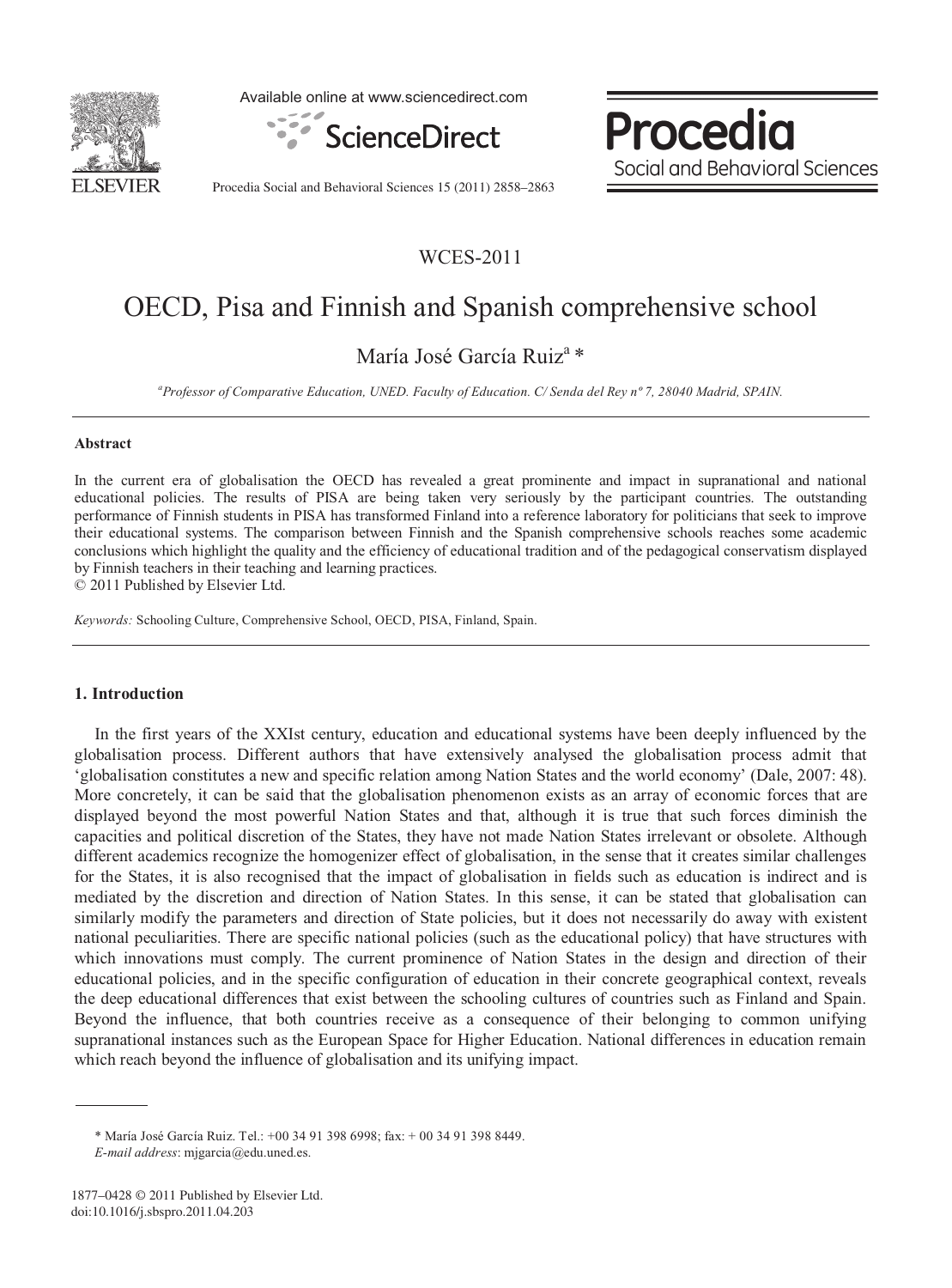#### **2. Globalisation, OECD and education**

A more concrete analysis of the globalisation process allows us to state that, according to different academics, this process, as a contemporary phenomenon 'appears in the middle of the decade of the seventies of the 20th century, in close connection with the political crisis of the Welfare State and with the oil economic crisis, although it is a phenomenon that extends well beyond such crisis' (Puelles, 2006: 86). In general terms, it can be stated that the process of globalisation holds neoliberal ideological trends, for it temporarily coincides, and incorporates elements, of the political theory and philosophy introduced by Margaret Thatcher in the United Kingdom which had a great impact on the policies of Anglo-Saxon countries and on those of the whole Western World. Among the two most characteristic features of globalisation underlined by diverse authors, that have made possible the configuration of globalisation in the current world, we can highlight the new information and communication technologies, and the economic policies promoted by markets, governments and international agencies, known as the 'Washington Consensus' (Dale, 2007: 51). Some of the features of this consensus are fiscal discipline, priorities of public expenditure, liberalisation, privatisation and deregulation (*idem).* These tendencies that show the concrete impact of globalisation are developed more purely in the case of Anglo-Saxon countries. In the geographical contexts of Finland and Spain some of these tendencies can also be viewed, but in a more reduced form that in the case of countries that belong to the Anglo-Saxon frame.

One of the most notable effects of globalisation in the international context has been the establishment of an array of international organisations. To this end, a 'government without Government' (*idem*) has been configured at supranational level. Most outstanding among these international institutions are the IMF, the OECD, the World Bank and the European Union. Among those institutions, the OECD is revealing, in the educational field, an unprecedented leadership and impact. Several academics admit that, in the current era of globalisation 'the OECD has increasingly become a policy actor in its own right' (Henry et al., 2001) in national and international educational policy. From the neoliberal logic that steers the educational discourse of the OECD, this institution analyses the educational issues from an 'economic fundamentalism' (Rizvi and Lingard, 2009) and from an essentially technique dimension, linked to statistics and internationally comparable indicators, in relation to which the OECD has acquired a great expertise and skill.

It is in this context that the great sucess of the PISA Programme of the OECD must be analysed. The PISA Programme of the OECD, which has shown an unprecedented impact in international educational policy, is an example of the numerical and economical approach of the current educational proposals of international agencies. The results in PISA are taken very seriously by the participant nations, as a measure of the efficiency of their educational systems, and the quality of their human capital. The outstanding performance of Finnish students in all measures up to date (2003, 2006 and 2009) has made Finland a reference laboratory for politicians that seek to improve their educational systems. It is of extreme importance, therefore, to undertake an analysis of the intrinsic components of the Finnish education, in order to assess the reasons behind the excellence of this educational system. In concrete terms, an analysis of the elements that integrate Finnish comprehensive school as compared to Spanish comprehensive school is a key issue.

The emphasis on the structural model of comprehensive school constitutes, according to several authors, one of the main institutional effects of globalisation on the educational field. Thus, academics that have analysed the impact of globalisation extensively, demonstrate that one of the main effects of globalisation on education has to do with the structural convergence and, more precisely, with the 'tendency to consolidate a long phase of basic education that incorporates the elementary structure of secondary education' (Pedró and Rolo, 1998: 266-271), that is, with the tendency to implant the institutional structural model of the comprehensive school. It is, therefore, most relevant to analyse the intrinsic components of the Finnish comprehensive school in order to assess the reasons why this scholastic model is so excellent and successful in certain geographical contexts, such as Finland, and why in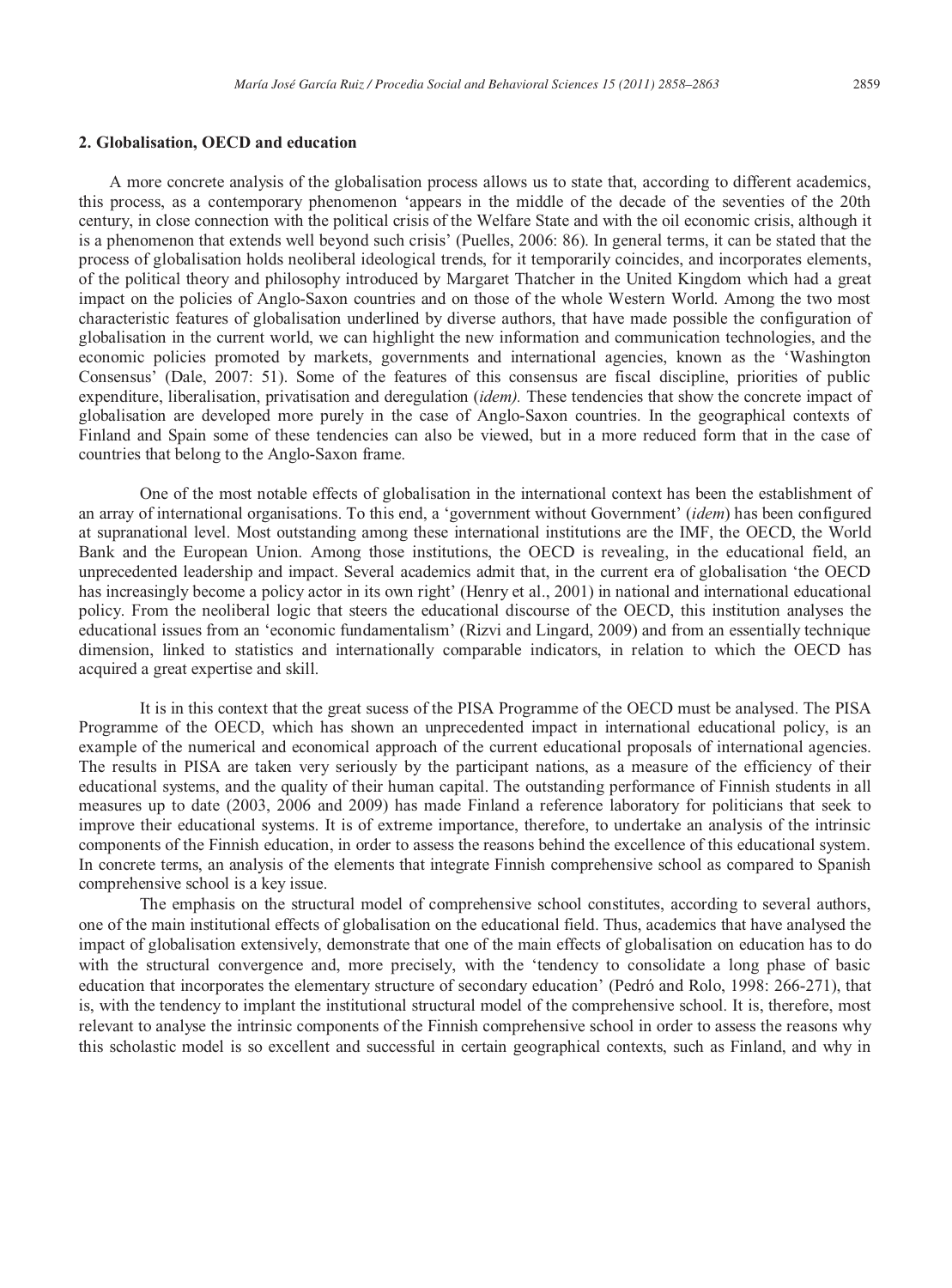other countries, such as Spain, this institutional structure results in mediocre educational performance in international comparative analyses such as the one undertaken by the OECD through the PISA Programme.

#### **3. Finnish and Spanish Schooling Culture**

Beyond the educational impact of globalisation in the above mentioned trends, Finland and Spain are also influenced by the specific schooling culture present in their own geographical context. Some definitions that have been established of the schooling culture describe this culture as 'composed of an array of theories, ideas, principles, norms, criteria, rituals, inertias, habits and practices (...) settled through time in the shape of traditions, regularities and rules of the game, that have not been questioned and that are shared by their actors (...)' (Viñao, 2002: 73). Schooling culture is defined by attributes such as 'historical product', 'tradition', 'regularity', 'continuity and persistence' and 'sediment formed through time' (Viñao, 2002: 73-74).

It is, therefore, crucial to underline some of the elements that conform the Finnish and Spanish schooling cultures respectively, for it directly impacts on the different composition of the diverse features that the structural model of the comprehensive school presents in these two geographical contexts.

In general terms we can state that the Nordic environment, with its long, cold and dark winters, contributes to the wellknown 'winter war-spirit' in Finnish culture and society. This spirit demonstrates this society´s strong belief that objectives, even those which seem imposible to achieve, can be attained by means of endurance and collective determination (Räsänen, 2006: 12). Finland displays a long tradition of local autonomy. Nevertheless, in real terms, it is more an administrative deconcentration than a proper decentralisation. The Finnish administrative system reveals an administrative verticality that has promoted the permanence of tradition and the results linked with equity in the social and educational systems. As far as linguistic and ethnic diversity are concerned, Finland has been considered a very homogeneous country. In fact, this feature of homogeneity has been underlined by several authors as one of the factors that explain the great success attained by Finnish students in school performance (Haahr, 2005: 194-202). Due to its geographical and geopolitical location as a border country between the East and the West, Finnish social-democracy has certain 'Eastern features of an authoritative and even totalitarian character' compared to other versions in other Nordic countries (Simola, 2005: 457).

The maturity of the social consensus of the Finnish social democracy must also be highlighted. Similarly, in its educational policy Finland has always opted in favour of a long-term orientation, a shared vision and a sustainable leadership, more than by a vision of immediate results by means of fragmented reforms. Another social and cultural feature of this society is that, in general terms, Finnish society favours an *egalitarian and collectivistic ideology* and does not support the current neoliberal educational reforms which have a competitive approach. A feature of the Finnish educational system that must also be highlighted is the *high social status of teachers.* The Finnish teaching profession has higher social status than their counterparts in most other Western countries (Simola, 2005: 458). A specific feature of the Finnish teaching class is its fundamentally conservative character as a group. They generally display notable *pedagogícal conservatism,* in their teaching activity. Similarly, Finnish teachers reveal a persistent *struggle in defence of their professionalisation.* 

The Spanish schooling culture is composed of very different features. From an administrative point of view, Spain reveals a far higher educational decentralisation to that which exists in Finland. In general terms, Spain does not have an authoritative or totalitarian character. The vestiges of this kind of approach which existed during General Franco´s dictatorship have been swept away by decades of democratic consolidation and by the introduction of a democratist trend in education, such as the LODE of 1985. With regard to the maturity of social consensus in educational policy, we can state that the Spanish political class has not yet achieved a consensus that guarantees the protection of the educational field from the political and legislative swinging back and forward which inevitably occurs with each change in education, a trend that can be witnessed in the approval of three general educational reforms since 1990: the LOGSE of 1990, the LOCE of 2002, and the LOE of 2006. In these conditions, it is not possible to benefit from the good that, obviously, each of these reforms has, or to correct their more negative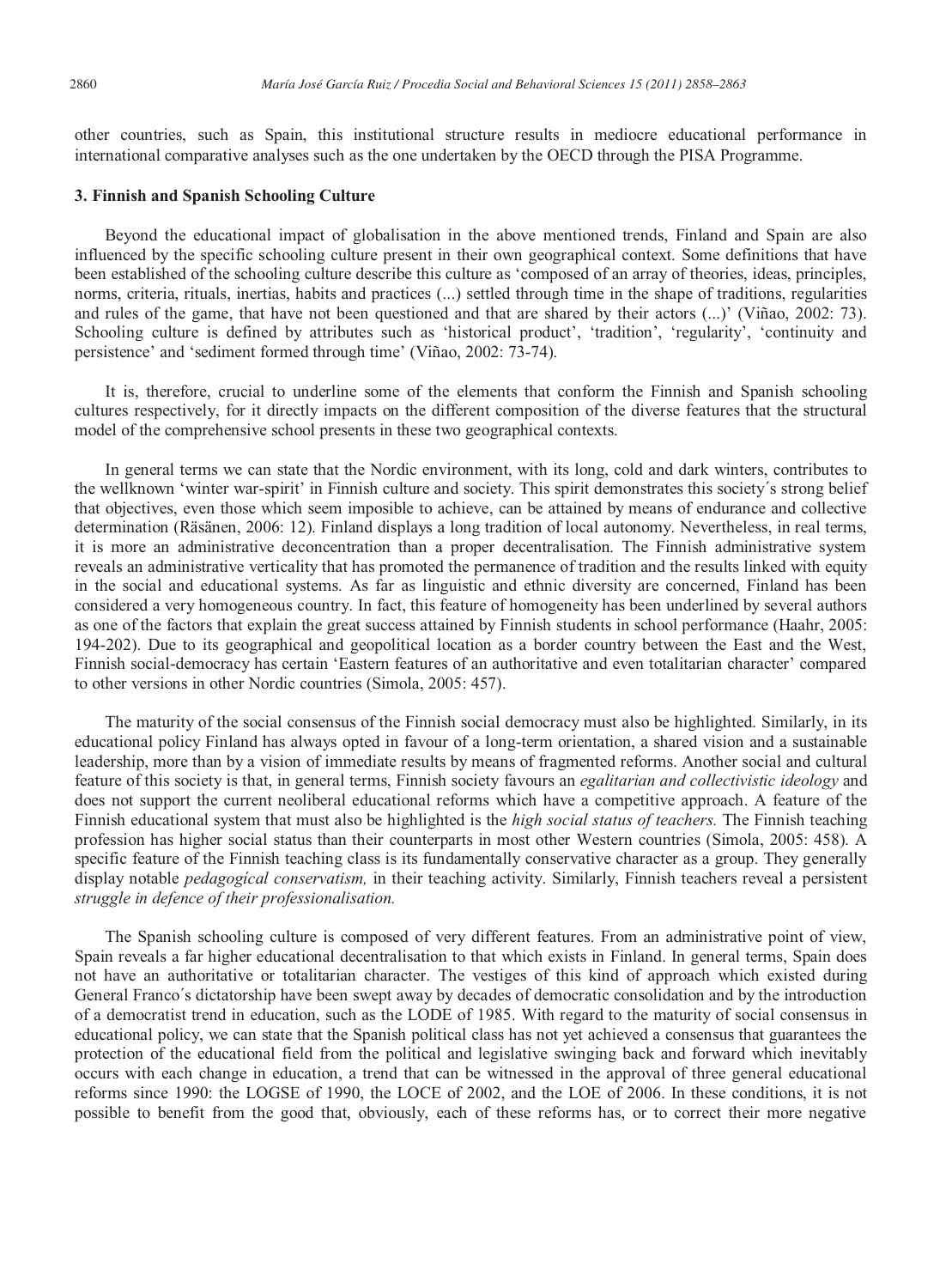features. With respect to political ideology, there is no evidence of a common ground in principles in Spanish society, or in the political class. On the contrary, there are political sectors which are strongly committed to the neoliberal ideology, and others that display a clear egalitarian ideology.

Spanish society presents a much more heterogeneous character than Finnish society, and shows a much higher percentage of immigrant population. This results in a much higher heterogeneity in the classroom, and the education of immigrant students is one of the biggest problems for present Spanish educational policy. Finally, it must be recognised that Spanish society does not grant the teaching profession the high social status that this group enjoyed in Spain in the decades of the sixties and the seventies. There is no longer such unity of educational aims between the State, teachers, society and parents that formerly had such a positive impact on the climate of discipline and order in the educational field, the schools and the teaching and learning process of students.

#### **4. Contrast between the Finnish and Spanish Comprehensive School**

The comprehensive school, as a concept and as a practice, constitutes a reality which may accommodate a wide range of different structures, methodologies and didactics. More specifically, it can be stated that the exact configuration of the comprehensive school in a country at a particular historical moment is determined by five essential elements: the specific content assigned to this scholar modality by the autochthonous theorists of the comprehensive school mouvement; the schooling culture present in the country in question; the choice of one or other structural aspect of the comprehensive school; the option for the inclusion or not of the curricular aspects of the comprehensive school (and the determination of which bias –academic, professional or both– stamp to those concrete curricular aspects, and the pedagogical paradigms that govern the specific schooling culture (formal or progressist pedagogical paradigms).

In the case of Finland, the evolution process, from the planning of the reform of comprehensive school to its implementation in practice has been considered by certain academics as 'the most laborious project of the history of Finnish education' (Aho, Pitkänen, Sahlberg, 2006: 45). The political motivation behind the design of the comprehensive school was twofold: on the one hand, politicians sought the increase of social equality in Finnish society. On the other hand, politicians also sought the positive influence of a quality educational reform on the development of the national economy. Sweden as a neighbouring country, with its high quality of life and its most outstanding public services, constituted an excellent model for the new Finnish school.

In the case of Spain, the comprehensive school was established for the first time by the General Law of Education (LGE) of 1970. This education act appealed to the principle of equality in its introductory foreword, and stipulated the age for basic education from six to fourteen years of age, establishing the compulsory and free nature of this education, and abolishing the former institutional structure. The political line of the 1970 education act has been described as composed of features of 'pragmatism, europeanization, modernity and pedagogic renovation' (Puelles, 2004: 116-117). Due to the peculiarities and specific elements intrinsic to the Spanish schooling culture, conservative sectors have criticised the Spanish comprehensive school finally instituted by the LOGSE Act of 1990 owing to assumptions such as its diminution of the quality of Spanish education, its lack of attention to individual differences and to the diversity of pupils, and its democratism.

In brief, we can state the following as the main elements of contrast between the Finnish and the Spanish comprehensive school:

The Finnish comprehensive school has been instituted in Finland by politically and pedagogically conservative teachers, who have always developed highly traditional methods and didactics. That is, the teaching elements which are used in the Finnish comprehensive school are those components typical of the formal paradigm of pedagogy (ie. Logocentrism, teachercentrism, hierarchical order, role of memory) (Del Pozo, 2002: 180-192) and not those specific to progressive pedagogy in which ordinary proponents of the comprehensive school think about (paidocentrism, democratic teaching, role of experiences, activity and judgement) (*idem*). The success of the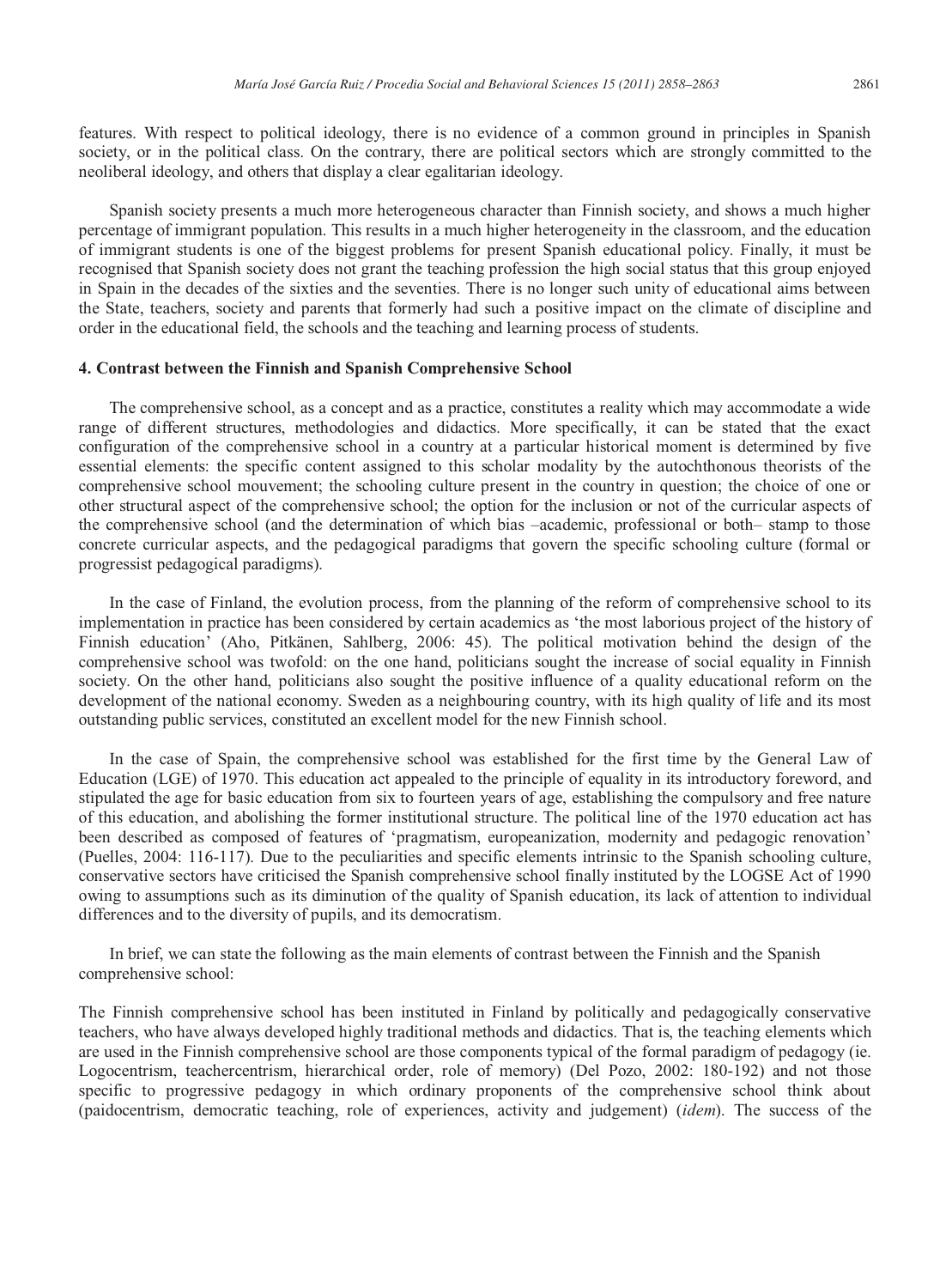academic performance of the Finnish comprehensive school must be attributed, therefore, to a great extent, to the use of traditional methods and didactics in the classroom, and also to the existence of a conservative teaching profession that has developed a traditional role in its relation with students. The Spanish comprehensive school does not have such a marked conservative pedagogical character, nor does its teaching force share this conservative character.

Finnish comprehensive school starts one year later than in Spain (ie. at seven years of age) and lasts one year less than Spanish comprehensive school (ie. nine years instead of ten years).

The curriculum of the Finnish comprehensive school is marked by a predominance of academic components.

Finnish comprehensive school is more homogeneous than the Spanish comprehensive school: this is not only due to the smaller number of immigrant students in this Finland, or to the existence of a more uniform schooling culture (owing to the lack of a double network of schools such as that which exists in Spain), but it is also due to the fact that Finnish schools, until the year 2000, had a policy of not integrating special needs children into mainstream education. It can be stated unequivocally that, in general terms, Finnish teachers face far fewer challenges and difficulties in the classrooms than do their Spanish counterparts.

The climate of unity and consensus in education that exists in the Finnish political class and society, due to the historical legacy and the political contingencies in this country, is very different from the polarized character of the educational debates in Spain. Comprehensive school in Spain lacks the unanimous political and social support that it has in Finland. In Spain, this structural formula of the comprehensive school, that seemed to be accepted in 1970, has in 1990 now received criticism in relation to its proclaimed aims (ie. to guarantee the equality of results), to its inadequate attention to the diversity of its pupils, and to its dimminution of the school performance and results.

### **5. Conclusions**

Among the conclusions that could be taken from the present article, we would like to underline the following:

Contrary to what could be inferred from a superficial reading of the PISA Report and of other studies of international assessment of education, Finland is not at the vanguard of the international developments in education, nor does this country intend to be so. The educational tradition has elements of proven and permanent validity (ie. the princple of teacher authority) that must not be modified by unproven newly coined educational paradigms or by transitory pedagogical fashions. This has been demonstrated by the educational success of Finland.

The cultural and academic homogeneity of Finland constitutes a most important factor in the explanation of the constant success obtained by this country in international studies of education assessment. The cultural and academic landscape of Spain is extraordinarily more diverse and complex.

The high score of Finnish students in specific curricular skills determines the success of the comprehensive school *in the way* that is has been organized in Finland. The comprehensive school, as a concept and as a practice, constitutes a reality which can accommodate a great diversity of different structures, methodologies and didactics. The position of Finland among the top ten countries in the PISA Report does not determine the success of the progressive methods in education that, traditionally and from a theoretical point of view, have been linked to the comprehensive school model. Finnish comprehensive school, specifically, constitutes a school led and developed by conservative teachers who develop traditional teaching methods. The Spanish comprehensive school must reconsider the entity of its diverse components so as to achieve a balance between full social integration and the academic excellence of its students.